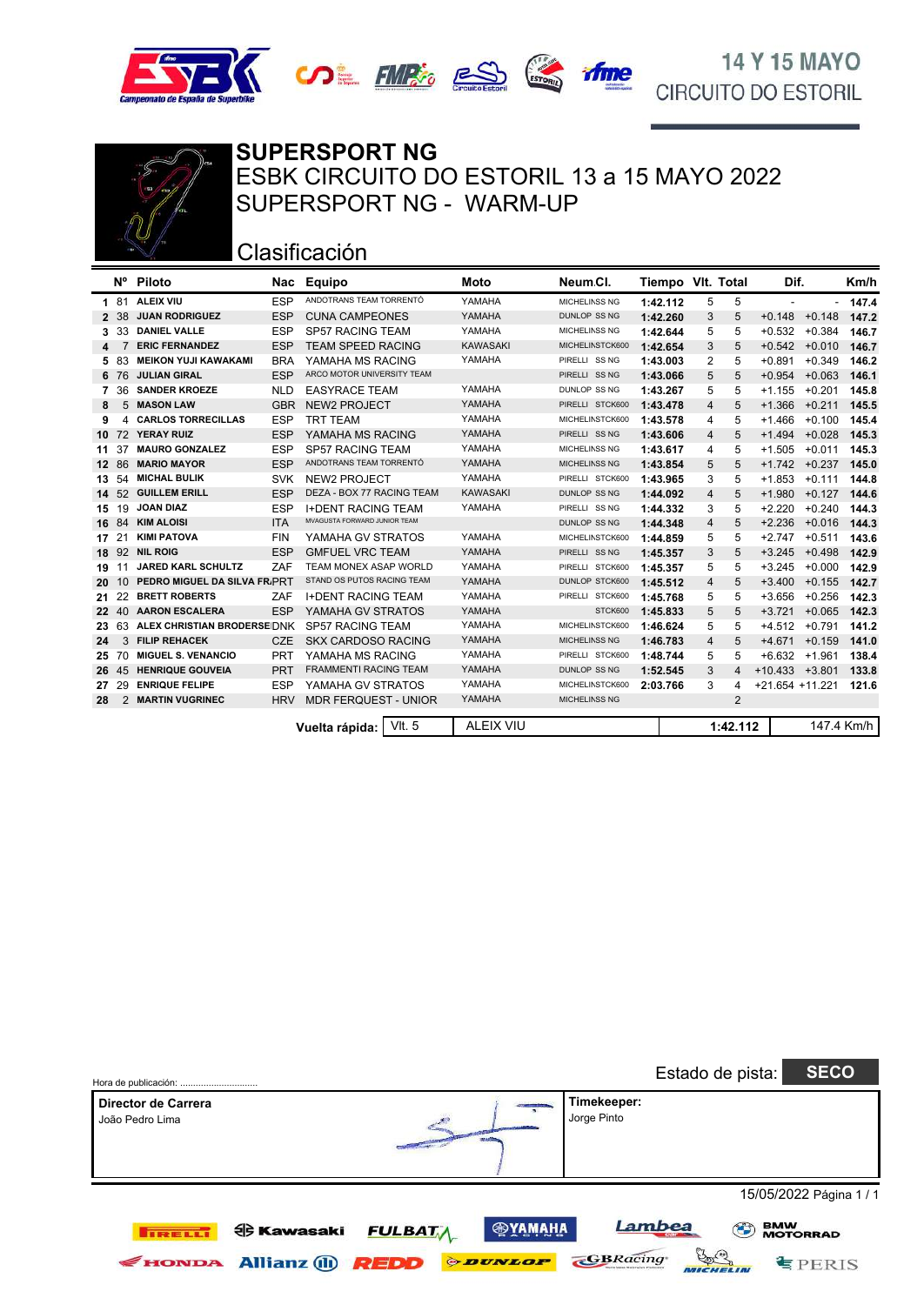





#### **SUPERSPORT NG**

SUPERSPORT NG - WARM-UP ESBK CIRCUITO DO ESTORIL 13 a 15 MAYO 2022

# Clasificación por Clase

|                  | Nº Piloto                  | Nac        | Equipo                       | Moto            | Tiempo   | VIt. Total |                | Dif.             |                   | Km/h  |
|------------------|----------------------------|------------|------------------------------|-----------------|----------|------------|----------------|------------------|-------------------|-------|
|                  | <b>SSNG</b>                |            |                              |                 |          |            |                |                  |                   |       |
| 1.               | 81 ALEIX VIU               | <b>ESP</b> | ANDOTRANS TEAM TORRENTÓ      | YAMAHA          | 1:42.112 | 5          | 5              |                  |                   | 147.4 |
|                  | 2 38 JUAN RODRIGUEZ        | <b>ESP</b> | <b>CUNA CAMPEONES</b>        | YAMAHA          | 1:42.260 | 3          | 5              | $+0.148$         | $+0.148$          | 147.2 |
|                  | <b>33 DANIEL VALLE</b>     | <b>ESP</b> | <b>SP57 RACING TEAM</b>      | YAMAHA          | 1:42.644 | 5          | 5              | $+0.532$         | $+0.384$          | 146.7 |
|                  | 4 83 MEIKON YUJI KAWAKAMI  | <b>BRA</b> | YAMAHA MS RACING             | YAMAHA          | 1:43.003 | 2          | 5              | $+0.891$         | $+0.359$          | 146.2 |
|                  | 5 76 JULIAN GIRAL          | <b>ESP</b> | ARCO MOTOR UNIVERSITY TEAM   |                 | 1:43.066 | 5          | 5              | $+0.954$         | $+0.063$          | 146.1 |
|                  | 6 36 SANDER KROEZE         | <b>NLD</b> | <b>EASYRACE TEAM</b>         | YAMAHA          | 1:43.267 | 5          | 5              | $+1.155 + 0.201$ |                   | 145.8 |
|                  | 72 YERAY RUIZ              | <b>ESP</b> | YAMAHA MS RACING             | YAMAHA          | 1:43.606 | 4          | 5              | $+1.494$         | $+0.339$          | 145.3 |
|                  | 8 37 MAURO GONZALEZ        | <b>ESP</b> | <b>SP57 RACING TEAM</b>      | YAMAHA          | 1:43.617 | 4          | 5              | $+1.505$         | $+0.011$          | 145.3 |
| 9                | 86 MARIO MAYOR             | <b>ESP</b> | ANDOTRANS TEAM TORRENTÓ      | YAMAHA          | 1:43.854 | 5          |                | $+1.742$         | $+0.237$          | 145.0 |
| 10               | 52 GUILLEM ERILL           | <b>ESP</b> | DEZA - BOX 77 RACING TEAM    | <b>KAWASAKI</b> | 1:44.092 | 4          | 5              | $+1.980$         | $+0.238$          | 144.6 |
| 11               | 19 JOAN DIAZ               | ESP        | <b>I+DENT RACING TEAM</b>    | YAMAHA          | 1:44.332 | 3          | 5              | $+2.220$         | $+0.240$          | 144.3 |
| 12 <sup>12</sup> | 84 KIM ALOISI              | <b>ITA</b> | MVAGUSTA FORWARD JUNIOR TEAM |                 | 1:44.348 | 4          | 5              | $+2.236$         | $+0.016$          | 144.3 |
| 13               | 92 NIL ROIG                | ESP        | <b>GMFUEL VRC TEAM</b>       | YAMAHA          | 1:45.357 | 3          | 5              | $+3.245$         | $+1.009$          | 142.9 |
| 14               | <b>3 FILIP REHACEK</b>     | CZE        | <b>SKX CARDOSO RACING</b>    | YAMAHA          | 1:46.783 | 4          | 5              |                  | $+4.671$ $+1.426$ | 141.0 |
| 15               | <b>45 HENRIQUE GOUVEIA</b> | <b>PRT</b> | <b>FRAMMENTI RACING TEAM</b> | YAMAHA          | 1:52.545 | 3          | 4              | $+10.433 +5.762$ |                   | 133.8 |
| 16               | 2 MARTIN VUGRINEC          | <b>HRV</b> | MDR FERQUEST - UNIOR         | YAMAHA          |          |            | $\overline{2}$ |                  |                   |       |

| Hora de publicación:                   |                                              |                               |                                         |                            | Estado de pista:             | <b>SECO</b>                       |
|----------------------------------------|----------------------------------------------|-------------------------------|-----------------------------------------|----------------------------|------------------------------|-----------------------------------|
| Director de Carrera<br>João Pedro Lima |                                              |                               |                                         | Timekeeper:<br>Jorge Pinto |                              |                                   |
|                                        |                                              |                               |                                         |                            |                              | 15/05/2022 Página 1 / 2           |
| <b>TRELL!</b><br><b>FIONDA</b>         | <b><br/> Kawasaki</b><br><b>Allianz</b> (ii) | <b>FULBATA</b><br><b>REDD</b> | <b>@YAMAHA</b><br><b><i>ODUNLOP</i></b> | Lambea<br><b>GBRacing</b>  | $\left( \frac{1}{2} \right)$ | <b>BMW<br/>MOTORRAD</b><br>EPERIS |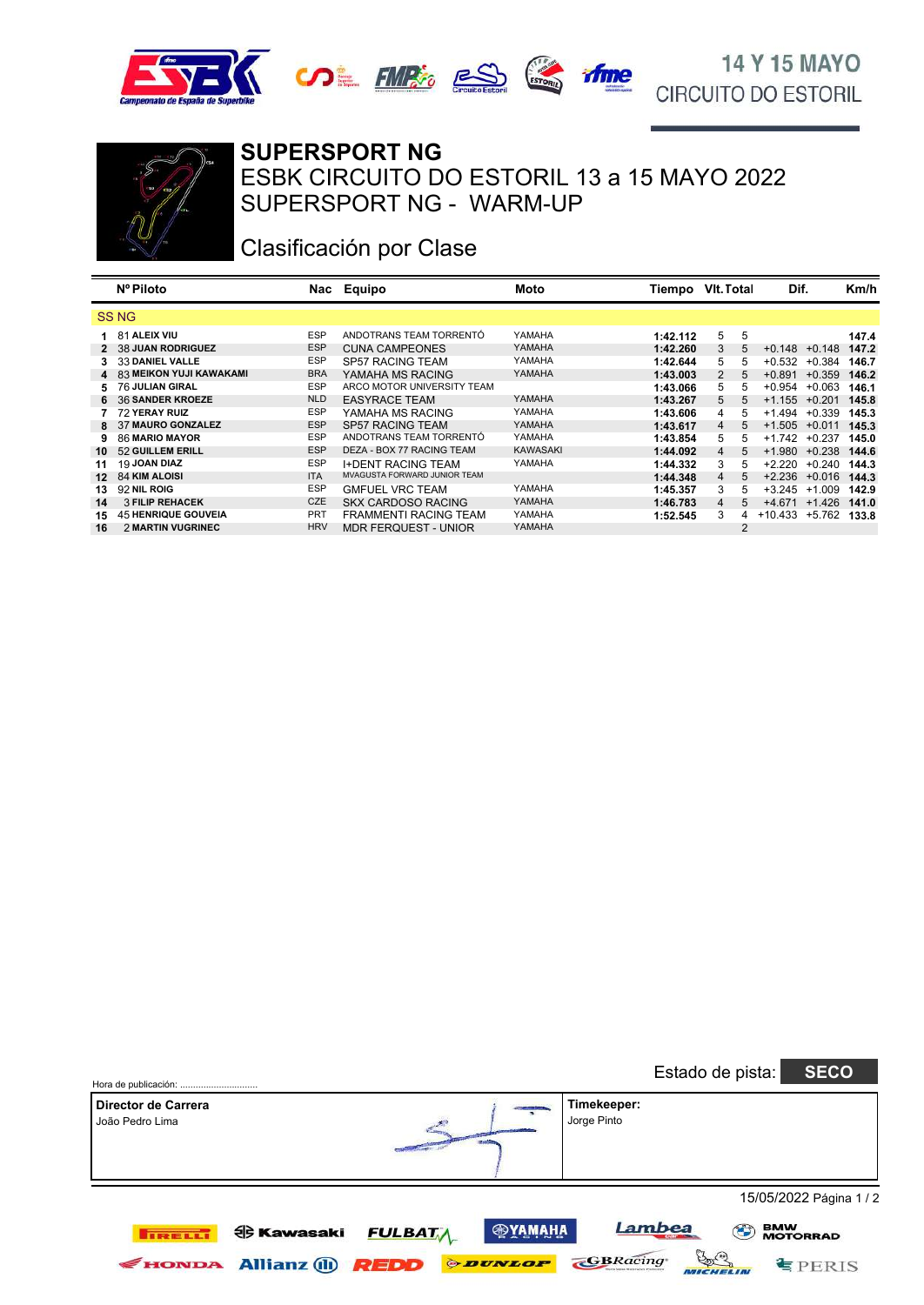





#### **SUPERSPORT NG**

SUPERSPORT NG - WARM-UP ESBK CIRCUITO DO ESTORIL 13 a 15 MAYO 2022

# Clasificación por Clase

|     | Nº Piloto                          | Nac        | Equipo                     | Moto     | Tiempo   | VIt. Total |    | Dif.               |          | Km/h  |
|-----|------------------------------------|------------|----------------------------|----------|----------|------------|----|--------------------|----------|-------|
|     | STCK600                            |            |                            |          |          |            |    |                    |          |       |
|     | <b>ERIC FERNANDEZ</b>              | <b>ESP</b> | <b>TEAM SPEED RACING</b>   | KAWASAKI | 1:42.654 | 3          | 5  |                    |          | 146.7 |
|     | <b>5 MASON LAW</b>                 | <b>GBR</b> | NEW2 PROJECT               | YAMAHA   | 1:43.478 | 4          | 5  | $+0.824$           | $+0.824$ | 145.5 |
|     | <b>4 CARLOS TORRECILLAS</b>        | <b>ESP</b> | <b>TRT TEAM</b>            | YAMAHA   | 1:43.578 | 4          | 5. | $+0.924$           | $+0.100$ | 145.4 |
|     | 4 54 MICHAL BULIK                  | <b>SVK</b> | <b>NEW2 PROJECT</b>        | YAMAHA   | 1:43.965 | 3          | 5. | $+1.311$           | $+0.387$ | 144.8 |
|     | 5 21 KIMI PATOVA                   | <b>FIN</b> | YAMAHA GV STRATOS          | YAMAHA   | 1:44.859 | 5          | 5. | $+2.205$           | $+0.894$ | 143.6 |
|     | 6 11 JARED KARL SCHULTZ            | ZAF        | TEAM MONEX ASAP WORLD      | YAMAHA   | 1:45.357 | 5          | 5. | $+2.703$           | $+0.498$ | 142.9 |
|     | 10 PEDRO MIGUEL DA SILVA FRAGOSO   | <b>PRT</b> | STAND OS PUTOS RACING TEAM | YAMAHA   | 1:45.512 | 4          | 5. | $+2.858$           | $+0.155$ | 142.7 |
|     | 8 22 BRETT ROBERTS                 | ZAF        | <b>I+DENT RACING TEAM</b>  | YAMAHA   | 1:45.768 | 5          | 5  | $+3.114$           | $+0.256$ | 142.3 |
| 9.  | <b>40 AARON ESCALERA</b>           | <b>ESP</b> | YAMAHA GV STRATOS          | YAMAHA   | 1:45.833 | 5          | 5. | $+3.179$           | $+0.065$ | 142.3 |
| 10. | <b>63 ALEX CHRISTIAN BRODERSEN</b> | <b>DNK</b> | <b>SP57 RACING TEAM</b>    | YAMAHA   | 1:46.624 | 5          | 5. | $+3.970$           | $+0.791$ | 141.2 |
| 11  | 70 MIGUEL S. VENANCIO              | <b>PRT</b> | YAMAHA MS RACING           | YAMAHA   | 1:48.744 | 5          | 5. | +6.090             | $+2.120$ | 138.4 |
| 12  | 29 ENRIQUE FELIPE                  | <b>ESP</b> | YAMAHA GV STRATOS          | YAMAHA   | 2:03.766 | 3          | 4  | $+21.112 + 15.022$ |          | 121.6 |

| Hora de publicación:                   |                                                                                                                       | <b>SECO</b><br>Estado de pista:                                   |
|----------------------------------------|-----------------------------------------------------------------------------------------------------------------------|-------------------------------------------------------------------|
| Director de Carrera<br>João Pedro Lima | Timekeeper:<br>Jorge Pinto                                                                                            |                                                                   |
|                                        |                                                                                                                       | 15/05/2022 Página 2 / 2                                           |
| <b>TRELLI</b><br><b>FIONDA</b>         | <b>@YAMAHA</b><br><b>FULBATA</b><br><b>ed Kawasaki</b><br><b><i>ODUNLOP</i></b><br><b>Allianz</b> (ii)<br><b>REDD</b> | Lambea<br><b>BMW<br/>MOTORRAD</b><br>en (c)<br>GBRacing<br>EPERIS |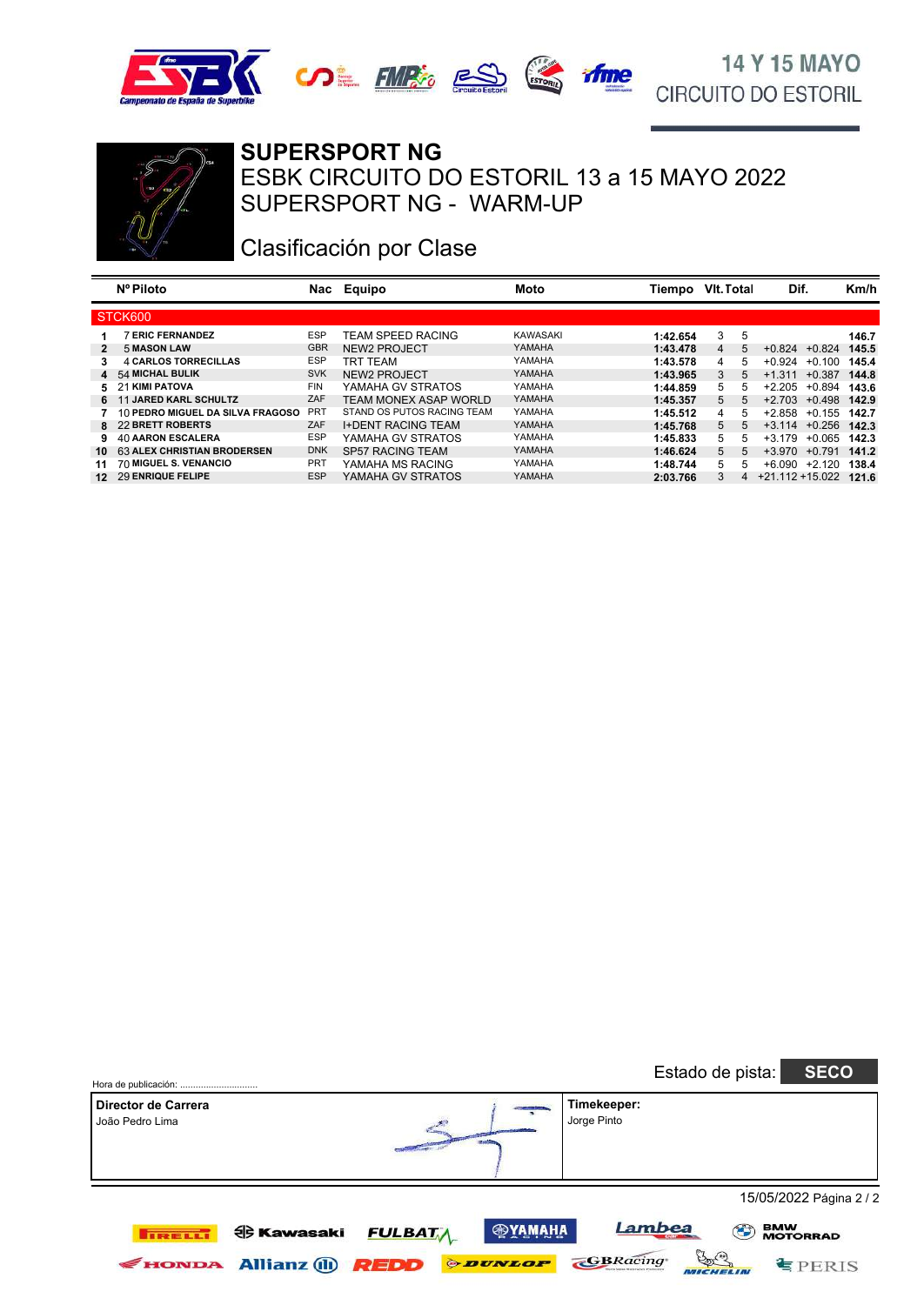



### **SUPERSPORT NG**

SUPERSPORT NG - WARM-UP ESBK CIRCUITO DO ESTORIL 13 a 15 MAYO 2022

Vuelta a vuelta

**TIRELLI OD** Kawasaki

|                                |                                       |                           |                                |                  | _ Vuelta invalidada |                                               | Mejor Personal |                           | <b>B</b> Cruzando por el pit lane<br>Mejor de la sesión |                  |                  |                                     |                      |
|--------------------------------|---------------------------------------|---------------------------|--------------------------------|------------------|---------------------|-----------------------------------------------|----------------|---------------------------|---------------------------------------------------------|------------------|------------------|-------------------------------------|----------------------|
| VIt.                           | Tiempo                                |                           |                                |                  |                     | Sector 1 Sector 2 Sector 3 Sector 4 T. Sesión | VIt.           | Tiempo                    |                                                         |                  |                  | Sector 1 Sector 2 Sector 3 Sector 4 | T. Sesión            |
|                                |                                       | <b>MARTIN VUGRINEC</b>    |                                |                  |                     | <b>HRV</b>                                    | $\mathbf{1}$   | 2:02.038                  | 36.400                                                  | 27.499           | 24.803           | 33.336                              | 2:02.038             |
| $\mathbf 2$                    |                                       |                           |                                |                  |                     |                                               | $\overline{2}$ | 1:44.833                  | 21.525                                                  | 25.462           | 24.610           | 33.236                              | 3:46.871             |
|                                |                                       | MDR FERQUEST - UNIOR      |                                |                  |                     | YAMAHA                                        | 3              | 1:44.332                  | 21.322                                                  | 25.339           | 24.500           | 33.171                              | 5:31.203             |
| $\mathbf{1}$                   | 2:31.446B                             | 52.297                    | 26.841                         | 25.677           | 46.631              | 2:31.446                                      | 4              | 1:45.635                  | 21.538                                                  | 26.459           | 24.288           | 33.350                              | 7:16.838             |
| $\overline{2}$                 | 3:19.850B                             | 1:32.961                  | 27.341                         | 27.175           | 52.373              | 5:51.296                                      | 5              | 1:44.876                  | 21.252                                                  | 25.253           | 25.083           | 33.288                              | 9:01.714             |
| 3                              |                                       | <b>FILIP REHACEK</b>      |                                |                  |                     | CZE                                           | 21             |                           | <b>KIMI PATOVA</b>                                      |                  |                  |                                     | <b>FIN</b>           |
|                                |                                       | <b>SKX CARDOSO RACING</b> |                                |                  |                     | YAMAHA                                        |                |                           | YAMAHA GV STRATOS                                       |                  |                  |                                     | YAMAHA               |
| $\mathbf{1}$                   | 2:28.038                              | 58.480                    | 28.275                         | 26.600           | 34.683              | 2:28.038                                      | $\mathbf{1}$   | 2:40.527                  | 1:13.184                                                | 27.283           | 25.761           | 34.299                              | 2:40.527             |
| $\overline{2}$                 | 1:48.895                              | 22.139                    | 26.174                         | 26.454           | 34.128              | 4:16.933                                      | 2              | 1:46.658                  | 21.971                                                  | 25.982           | 24.986           | 33.719                              | 4:27.185             |
| 3                              | 1:47.040                              | 21.870                    | 26.053                         | 25.047           | 34.070              | 6:03.973                                      | 3              | 1:45.706                  | 21.730                                                  | 25.746           | 24.826           | 33.404                              | 6:12.891             |
| $\overline{4}$                 | 1:46.783                              | 21.787                    | 25.894                         | 25.057           | 34.045              | 7:50.756                                      | 4<br>5         | 1:45.929<br>1:44.859      | 21.831<br>21.751                                        | 25.878<br>25.507 | 24.755<br>24.504 | 33.465<br>33.097                    | 7:58.820<br>9:43.679 |
| 5                              | 1:46.912                              | 21.843                    | 26.150                         | 25.011           | 33.908              | 9:37.668                                      |                |                           |                                                         |                  |                  |                                     |                      |
| 4                              | <b>CARLOS TORRECILLAS</b>             |                           |                                |                  |                     | <b>ESP</b>                                    | 22             |                           | <b>BRETT ROBERTS</b>                                    |                  |                  |                                     | ZAF                  |
|                                | TRT TEAM                              |                           |                                |                  | YAMAHA              |                                               |                | <b>I+DENT RACING TEAM</b> |                                                         |                  |                  | YAMAHA                              |                      |
| $\mathbf{1}$                   | 2:19.885                              | 54.325                    | 26.346                         | 24.967           | 34.247              | 2:19.885                                      | 1              | 2:01.692                  | 33.217                                                  | 27.276           | 25.976           | 35.223                              | 2:01.692             |
| 2                              | 1:44.824                              | 21.587                    | 25.671                         | 24.200           | 33.366              | 4:04.709                                      | $\overline{2}$ | 1:47.401                  | 22.576                                                  | 26.044           | 24.951           | 33.830                              | 3:49.093             |
| 3                              | 1:43.699                              | 21.381                    | 25.294                         | 24.175           | 32.849              | 5:48.408                                      | 3<br>4         | 1:46.575<br>1:46.308      | 21.966<br>22.253                                        | 25.787<br>25.701 | 24.877<br>24.928 | 33.945<br>33.426                    | 5:35.668<br>7:21.976 |
| 4<br>5                         | 1:43.578<br>$1:57.506$ B              | 21.500<br>21.589          | 25.242<br>25.662               | 24.071<br>25.453 | 32.765<br>44.802    | 7:31.986<br>9:29.492                          | 5              | 1:45.768                  | 21.633                                                  | 25.642           | 24.727           | 33.766                              | 9:07.744             |
|                                |                                       |                           |                                |                  |                     | <b>GBR</b>                                    |                |                           | <b>ENRIQUE FELIPE</b>                                   |                  |                  |                                     | <b>ESP</b>           |
|                                | <b>MASON LAW</b><br>5<br>NEW2 PROJECT |                           |                                |                  |                     |                                               | 29             |                           | YAMAHA GV STRATOS                                       |                  | YAMAHA           |                                     |                      |
|                                |                                       |                           |                                |                  |                     | YAMAHA                                        | $\mathbf{1}$   | 2:54.286                  | 1:20.274                                                | 28.996           | 27.582           | 37.434                              | 2:54.286             |
| $\mathbf{1}$<br>$\overline{2}$ | 2:15.548<br>1:45.502                  | 49.544<br>21.459          | 26.703<br>25.351               | 25.768<br>24.428 | 33.533<br>34.264    | 2:15.548<br>4:01.050                          | 2              | 2:13.252                  | 31.158                                                  | 28.707           | 35.883           | 37.504                              | 5:07.538             |
| 3                              | 1:43.524                              | 21.327                    | 25.364                         | 24.116           | 32.717              | 5:44.574                                      | 3              | 2:03.766                  | 23.951                                                  | 28.961           | 32.956           | 37.898                              | 7:11.304             |
| $\overline{4}$                 | 1:43.478                              | 21.178                    | 25.215                         | 24.080           | 33.005              | 7:28.052                                      | 4              | 2:52.375B                 | 23.474                                                  | 28.150           | 36.788           | 1:23.963                            | 10:03.679            |
| 5                              | 1:46.945                              | 21.511                    | 27.295                         | 24.554           | 33.585              | 9:14.997                                      |                |                           | <b>DANIEL VALLE</b>                                     |                  |                  |                                     | <b>ESP</b>           |
| 7                              |                                       | <b>ERIC FERNANDEZ</b>     |                                |                  |                     | <b>ESP</b>                                    | 33             |                           | SP57 RACING TEAM                                        |                  |                  |                                     | YAMAHA               |
|                                |                                       | TEAM SPEED RACING         |                                |                  |                     | <b>KAWASAKI</b>                               | $\mathbf{1}$   | 2:10.960                  | 46.645                                                  | 25.680           | 25.587           | 33.048                              | 2:10.960             |
| $\mathbf{1}$                   | 2:29.101                              | 1:03.269                  | 26.592                         | 25.329           | 33.911              | 2:29.101                                      | 2              | 1:42.816                  | 20.816                                                  | 25.095           | 24.007           | 32.898                              | 3:53.776             |
| 2                              | 1:43.996                              | 21.768                    | 25.420                         | 24.221           | 32.587              | 4:13.097                                      | 3              | 1:42.830                  | 20.956                                                  | 25.000           | 24.131           | 32.743                              | 5:36.606             |
| 3                              | 1:42.654                              | 21.304                    | 24.929                         | 24.038           | 32.383              | 5:55.751                                      | 4              | 1:44.570                  | 21.658                                                  | 25.500           | 24.521           | 32.891                              | 7:21.176             |
| 4                              | 1:43.629                              | 20.986                    | 25.016                         | 24.303           | 33.324              | 7:39.380                                      | 5              | 1:42.644                  | 20.903                                                  | 24.856           | 24.056           | 32.829                              | 9:03.820             |
| 5                              | 1:43.828                              | 21.800                    | 25.326                         | 24.196           | 32.506              | 9:23.208                                      | 36             |                           | <b>SANDER KROEZE</b>                                    |                  |                  |                                     | <b>NLD</b>           |
| <b>10</b>                      |                                       |                           | PEDRO MIGUEL DA SILVA FRAGOS(  |                  |                     | <b>PRT</b>                                    |                |                           | <b>EASYRACE TEAM</b>                                    |                  |                  |                                     | YAMAHA               |
|                                |                                       |                           | STAND OS PUTOS RACING TEAM     |                  |                     | YAMAHA                                        | $\mathbf{1}$   | 2:25.882                  | 1:00.669                                                | 26.508           | 25.353           | 33.352                              | 2:25.882             |
| $\mathbf{1}$                   | 2:20.953                              | 55.738                    | 26.531                         | 25.173           | 33.511              | 2:20.953                                      | $\overline{2}$ | 1:44.470                  | 21.442                                                  | 25.645           | 24.355           | 33.028                              | 4:10.352             |
| 2                              | 1:45.712                              | 21.518                    | 25.682                         | 24.728           | 33.784              | 4:06.665                                      | 3              | 1:43.920                  | 21.518                                                  | 25.341<br>25.382 | 24.200           | 32.861                              | 5:54.272             |
| 3                              | 1:47.089                              | 21.782                    | 26.100                         | 25.197           | 34.010              | 5:53.754                                      | $\overline{4}$ | 1:45.032<br>5 1:43.267    | 21.544<br>21.232                                        | 25.198           | 24.642<br>23.963 | 33.464<br>32.874                    | 7:39.304<br>9:22.571 |
| 5                              | 4 1:45.512<br>1:47.509                | 22.223                    | 21.712 25.549 24.701<br>25.639 | 25.850           | 33.550<br>33.797    | 7:39.266<br>9:26.775                          |                |                           |                                                         |                  |                  |                                     |                      |
|                                |                                       | <b>JARED KARL SCHULTZ</b> |                                |                  |                     | ZAF                                           | 37             |                           | <b>MAURO GONZALEZ</b>                                   |                  |                  |                                     | ESP                  |
| 11                             |                                       |                           |                                |                  |                     |                                               |                |                           | SP57 RACING TEAM                                        |                  |                  |                                     | YAMAHA               |
|                                |                                       | TEAM MONEX ASAP WORLD     |                                |                  |                     | YAMAHA                                        | $\mathbf{1}$   | 2:19.239                  | 53.195                                                  | 27.066           | 25.011           | 33.967                              | 2:19.239             |
| $\mathbf{1}$                   | 2:03.951                              | 36.821                    | 27.850                         | 25.387           | 33.893              | 2:03.951                                      | 2<br>3         | 1:44.371<br>1:44.744      | 21.414<br>21.176                                        | 25.380<br>25.572 | 24.379<br>24.829 | 33.198<br>33.167                    | 4:03.610<br>5:48.354 |
| 2                              | 1:46.288                              | 22.092                    | 25.899                         | 24.891           | 33.406              | 3:50.239                                      | 4              | 1:43.617                  | 21.218                                                  | 25.180           | 24.098           | 33.121                              | 7:31.971             |
| 3<br>4                         | 1:45.739<br>1:49.084                  | 21.771<br>24.262          | 25.597<br>25.807               | 24.670<br>25.135 | 33.701<br>33.880    | 5:35.978<br>7:25.062                          | 5              | 1:43.919                  | 21.410                                                  | 25.292           | 24.248           | 32.969                              | 9:15.890             |
| 5 <sup>5</sup>                 | 1:45.357                              | 21.487                    | 25.598                         | 24.650           | 33.622              | 9:10.419                                      |                |                           | <b>JUAN RODRIGUEZ</b>                                   |                  |                  |                                     | <b>ESP</b>           |
|                                | <b>JOAN DIAZ</b>                      |                           |                                |                  |                     | <b>ESP</b>                                    | 38             |                           | <b>CUNA CAMPEONES</b>                                   |                  |                  |                                     | YAMAHA               |
| 19                             |                                       | <b>I+DENT RACING TEAM</b> |                                |                  |                     | YAMAHA                                        | 1              | 2:29.156                  | 1:03.642                                                | 26.494           | 25.202           | 33.818                              | 2:29.156             |
|                                |                                       |                           |                                |                  |                     |                                               |                |                           |                                                         |                  |                  |                                     |                      |

15/05/2022 Página 1 / 2

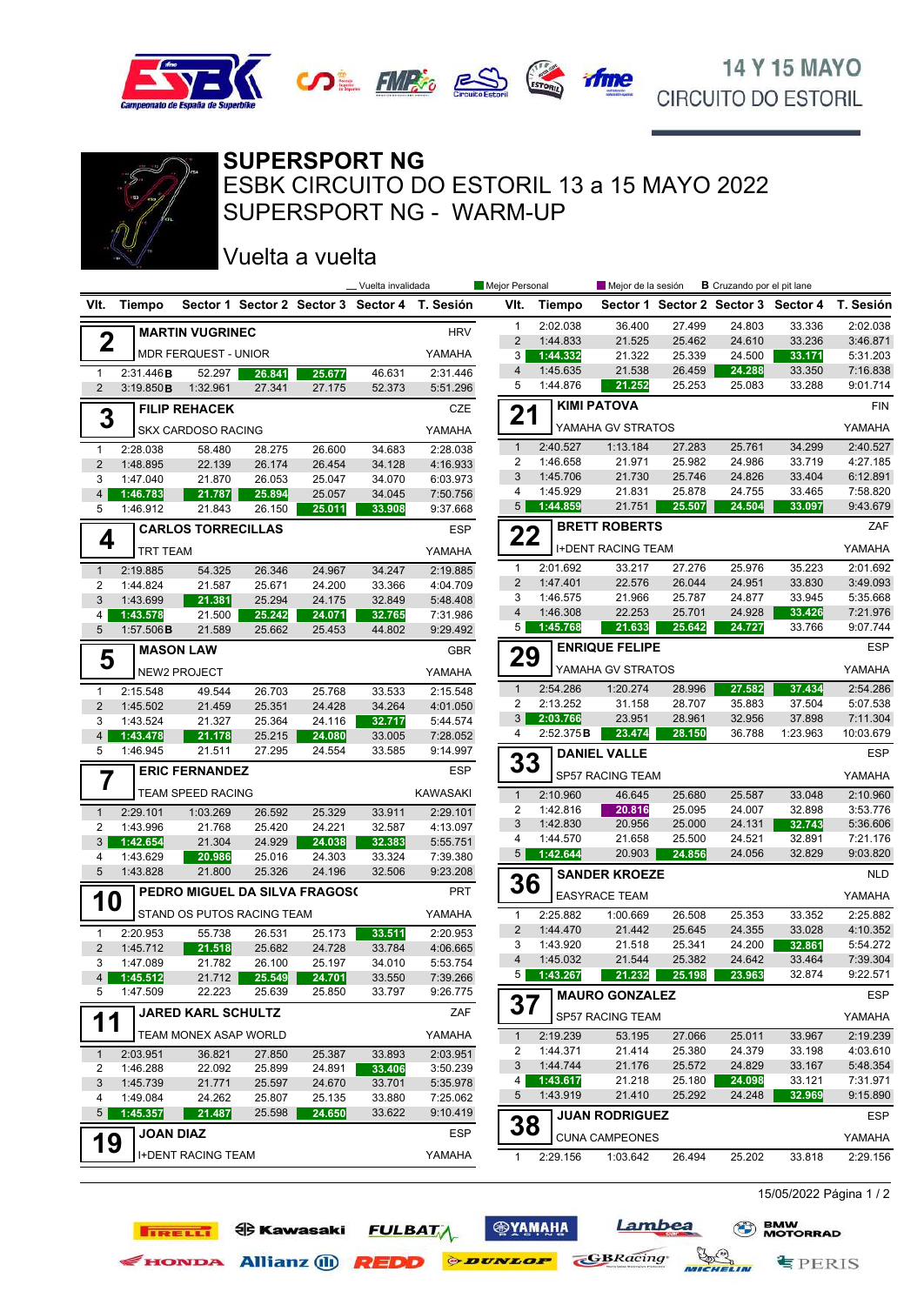



## **SUPERSPORT NG**

SUPERSPORT NG - WARM-UP ESBK CIRCUITO DO ESTORIL 13 a 15 MAYO 2022

## Vuelta a vuelta

**TIRELLI ED** Kawasaki

|                     |                      |                                 |                                     |                  | Vuelta invalidada |                      | Mejor Personal      |                      | Mejor de la sesión          |                  | <b>B</b> Cruzando por el pit lane   |                  |                      |
|---------------------|----------------------|---------------------------------|-------------------------------------|------------------|-------------------|----------------------|---------------------|----------------------|-----------------------------|------------------|-------------------------------------|------------------|----------------------|
| VIt.                | Tiempo               |                                 | Sector 1 Sector 2 Sector 3 Sector 4 |                  |                   | T. Sesión            | VIt.                | <b>Tiempo</b>        |                             |                  | Sector 1 Sector 2 Sector 3 Sector 4 |                  | T. Sesión            |
| $\overline{2}$      | 1:43.833             | 21.558                          | 25.189                              | 24.036           | 33.050            | 4:12.989             | 3                   | 1:43.656             | 21.209                      | 25.088           | 24.016                              | 33.343           | 5:48.294             |
| 3                   | 1:42.260             | 21.166                          | 25.025                              | 23.758           | 32.311            | 5:55.249             | $\overline{4}$      | 1:43.606             | 21.124                      | 25.016           | 24.093                              | 33.373           | 7:31.900             |
| $\overline{4}$      | 1:44.383             | 22.606                          | 24.904                              | 23.895           | 32.978            | 7:39.632             | 5                   | 1:48.844             | 21.286                      | 28.432           | 24.714                              | 34.412           | 9:20.744             |
| 5                   | 1:42.970             | 21.646                          | 24.972                              | 23.856           | 32.496            | 9:22.602             | 76                  |                      | <b>JULIAN GIRAL</b>         |                  |                                     |                  | <b>ESP</b>           |
| 40                  |                      | <b>AARON ESCALERA</b>           |                                     |                  |                   | <b>ESP</b>           |                     |                      | ARCO MOTOR UNIVERSITY TEAM  |                  |                                     |                  |                      |
|                     |                      | YAMAHA GV STRATOS               |                                     |                  |                   | YAMAHA               | $\mathbf{1}$        | 2:02.907             | 37.846                      | 26.722           | 25.120                              | 33.219           | 2:02.907             |
| $\mathbf{1}$        | 2:36.687             | 1:07.842                        | 27.625                              | 26.229           | 34.991            | 2:36.687             | 2                   | 1:45.460             | 21.375                      | 25.094           | 24.632                              | 34.359           | 3:48.367             |
| $\overline{2}$      | 1:48.325             | 22.607                          | 26.414                              | 25.115           | 34.189            | 4:25.012             | 3                   | 1:43.189             | 21.402                      | 25.125           | 24.142                              | 32.520           | 5:31.556             |
| 3<br>$\overline{4}$ | 1:47.248<br>1:47.335 | 21.902<br>22.227                | 26.145<br>26.503                    | 25.038<br>25.072 | 34.163            | 6:12.260<br>7:59.595 | 4<br>5 <sup>5</sup> | 1:47.042             | 21.525                      | 27.827<br>25.011 | 24.357<br>24.362                    | 33.333           | 7:18.598<br>9:01.664 |
| 5 <sup>5</sup>      | 1:45.833             | 21.810                          | 25.912                              | 24.502           | 33.533<br>33.609  | 9:45.428             |                     | 1:43.066             | 20.978                      |                  |                                     | 32.715           |                      |
|                     |                      | <b>HENRIQUE GOUVEIA</b>         |                                     |                  |                   | <b>PRT</b>           | 81                  | <b>ALEIX VIU</b>     |                             |                  |                                     |                  | <b>ESP</b>           |
| 45                  |                      |                                 |                                     |                  |                   |                      |                     |                      | ANDOTRANS TEAM TORRENTÓ     |                  |                                     |                  | YAMAHA               |
|                     |                      | FRAMMENTI RACING TEAM           |                                     |                  |                   | YAMAHA               | $\mathbf{1}$        | 2:48.022             | 1:22.025                    | 27.131           | 25.142                              | 33.724           | 2:48.022             |
| $\mathbf{1}$        | 3:24.917             | 1:50.627                        | 29.535                              | 28.309           | 36.446            | 3:24.917             | $\overline{2}$      | 1:43.669             | 21.320                      | 25.261           | 24.159                              | 32.929           | 4:31.691             |
| $\overline{2}$<br>3 | 1:53.135<br>1:52.545 | 23.466<br>23.155                | 27.258<br>27.038                    | 27.061<br>26.833 | 35.350<br>35.519  | 5:18.052<br>7:10.597 | 3<br>$\overline{4}$ | 1:42.768<br>1:43.187 | 20.960<br>20.925            | 25.017<br>25.372 | 23.900<br>24.218                    | 32.891<br>32.672 | 6:14.459<br>7:57.646 |
| $\overline{4}$      | 2:25.899             | 23.381                          | 26.983                              | 28.324           | 1:07.211          | 9:36.496             | 5                   | 1:42.112             | 20.985                      | 24.809           | 23.830                              | 32.488           | 9:39.758             |
|                     |                      | <b>GUILLEM ERILL</b>            |                                     |                  |                   | <b>ESP</b>           |                     |                      | <b>MEIKON YUJI KAWAKAMI</b> |                  |                                     |                  | <b>BRA</b>           |
| 52                  |                      |                                 |                                     |                  |                   |                      | 83                  |                      |                             |                  |                                     |                  |                      |
|                     |                      | DEZA - BOX 77 RACING TEAM       |                                     |                  |                   | <b>KAWASAKI</b>      |                     |                      | YAMAHA MS RACING            |                  |                                     |                  | YAMAHA               |
| $\mathbf{1}$        | 2:02.186             | 36.382                          | 27.674                              | 24.982           | 33.148            | 2:02.186             | $\mathbf{1}$        | 2:17.932             | 53.926                      | 26.308           | 24.661                              | 33.037           | 2:17.932             |
| $\overline{2}$<br>3 | 1:44.774<br>1:44.352 | 21.626                          | 25.412<br>25.402                    | 24.581           | 33.155<br>32.859  | 3:46.960             | 2<br>3              | 1:43.003<br>1:43.055 | 21.244<br>21.105            | 24.996           | 23.826                              | 32.937           | 4:00.935             |
| 4 <sup>1</sup>      | 1:44.092             | 21.449<br>21.106                | 25.308                              | 24.642<br>24.502 | 33.176            | 5:31.312<br>7:15.404 | 4                   | 1:44.057             | 21.303                      | 25.093<br>25.161 | 23.901<br>24.271                    | 32.956<br>33.322 | 5:43.990<br>7:28.047 |
| 5                   | 1:44.362             | 21.148                          | 25.294                              | 24.839           | 33.081            | 8:59.766             | 5                   | 1:49.173             | 21.478                      | 26.518           | 26.093                              | 35.084           | 9:17.220             |
|                     |                      | <b>MICHAL BULIK</b>             |                                     |                  |                   | <b>SVK</b>           |                     | <b>KIM ALOISI</b>    |                             |                  |                                     |                  | <b>ITA</b>           |
| 54                  |                      | NEW2 PROJECT                    |                                     |                  |                   | YAMAHA               | 84                  |                      | MVAGUSTA FORWARD JUNIOR TE/ |                  |                                     |                  |                      |
| $\mathbf{1}$        | 2:27.976             | 59.856                          | 27.005                              | 26.611           | 34.504            | 2:27.976             | $\mathbf{1}$        | 2:43.373             | 1:15.631                    | 27.845           | 25.725                              | 34.172           | 2:43.373             |
| 2                   | 1:45.106             | 21.603                          | 25.564                              | 24.620           | 33.319            | 4:13.082             | $\overline{2}$      | 1:46.130             | 21.748                      | 26.012           | 24.650                              | 33.720           | 4:29.503             |
| 3 <sup>5</sup>      | 1:43.965             | 21.530                          | 25.356                              | 24.281           | 32.798            | 5:57.047             | 3                   | 1:45.063             | 21.537                      | 25.711           | 24.415                              | 33.400           | 6:14.566             |
| 4                   | 1:44.038             | 21.373                          | 25.244                              | 24.430           | 32.991            | 7:41.085             | $\overline{4}$      | 1:44.348             | 21.393                      | 25.552           | 24.236                              | 33.167           | 7:58.914             |
| 5                   | 1:44.032             | 21.252                          | 25.422                              | 24.338           | 33.020            | 9:25.117             | 5                   | 1:44.683             | 21.415                      | 25.488           | 24.298                              | 33.482           | 9:43.597             |
| 63                  |                      | <b>ALEX CHRISTIAN BRODERSEN</b> |                                     |                  |                   | <b>DNK</b>           | 86                  |                      | <b>MARIO MAYOR</b>          |                  |                                     |                  | <b>ESP</b>           |
|                     |                      | SP57 RACING TEAM                |                                     |                  |                   | YAMAHA               |                     |                      | ANDOTRANS TEAM TORRENTÓ     |                  |                                     |                  | YAMAHA               |
| 1                   | 2:05.860             | 38.787                          | 26.845                              | 26.203           | 34.025            | 2:05.860             | $\mathbf{1}$        | 2:46.126             | 1:15.492                    | 28.203           | 28.015                              | 34.416           | 2:46.126             |
| 2                   | 1:48.040             | 22.068                          | 26.115                              | 25.661           | 34.196            | 3:53.900             | $\overline{2}$      | 1:45.775             | 21.902                      | 25.990           | 24.939                              | 32.944           | 4:31.901             |
| 3                   | 1:47.453             | 22.047                          | 26.144                              | 25.368           | 33.894            | 5:41.353             | 3                   | 1:43.871             | 21.216                      | 25.381           | 24.458                              | 32.816           | 6:15.772             |
| $\overline{4}$      | 1:49.908             | 22.024                          | 26.012                              | 27.557           | 34.315            | 7:31.261             | 4                   | 1:44.280             | 21.279                      | 25.547           | 24.424                              | 33.030           | 8:00.052             |
| 5 <sup>1</sup>      | 1:46.624             | 21.798                          | 26.137                              | 25.207           | 33.482            | 9:17.885             | 5 <sup>1</sup>      | 1:43.854             | 21.352                      | 25.465           | 24.328                              | 32.709           | 9:43.906             |
| 70                  |                      | <b>MIGUEL S. VENANCIO</b>       |                                     |                  |                   | PRT                  | 92                  | <b>NIL ROIG</b>      |                             |                  |                                     |                  | ESP                  |
|                     |                      | YAMAHA MS RACING                |                                     |                  |                   | YAMAHA               |                     |                      | <b>GMFUEL VRC TEAM</b>      |                  |                                     |                  | YAMAHA               |
| $\mathbf{1}$        | 2:47.895             | 1:16.740                        | 28.310                              | 27.353           | 35.492            | 2:47.895             | $\mathbf{1}$        | 2:05.116             | 38.541                      | 26.418           | 26.210                              | 33.947           | 2:05.116             |
| 2<br>3              | 1:50.617<br>1:50.122 | 22.648<br>22.326                | 26.959<br>26.984                    | 26.046<br>25.856 | 34.964<br>34.956  | 4:38.512<br>6:28.634 | 2<br>3              | 1:45.811<br>1:45.357 | 21.960<br>21.547            | 25.595<br>25.498 | 24.738<br>24.620                    | 33.518<br>33.692 | 3:50.927<br>5:36.284 |
| 4                   | 1:49.017             | 22.120                          | 26.800                              | 25.580           | 34.517            | 8:17.651             | 4                   | 1:45.616             | 21.844                      | 25.589           | 24.892                              | 33.291           | 7:21.900             |
| 5 <sup>1</sup>      | 1:48.744             | 22.112                          | 26.690                              | 25.549           | 34.393            | 10:06.395            | 5                   | 1:51.254             | 21.302                      | 25.385           | 30.475                              | 34.092           | 9:13.154             |
|                     |                      | <b>YERAY RUIZ</b>               |                                     |                  |                   | ESP                  |                     |                      |                             |                  |                                     |                  |                      |
| 72                  |                      |                                 |                                     |                  |                   |                      |                     |                      |                             |                  |                                     |                  |                      |
|                     |                      | YAMAHA MS RACING                |                                     |                  |                   | YAMAHA               |                     |                      |                             |                  |                                     |                  |                      |
| 1                   | 2:20.853             | 55.366                          | 26.472                              | 24.833           | 34.182            | 2:20.853             |                     |                      |                             |                  |                                     |                  |                      |
| $\overline{2}$      | 1:43.785             | 21.318                          | 25.353                              | 23.946           | 33.168            | 4:04.638             |                     |                      |                             |                  |                                     |                  |                      |

**<b>ФУАМАНА** 

**FULBATA** 

EHONDA Allianz (1) **REDD** *PEDD* 

Lambea

WICHELIN

**GBRacing** 

15/05/2022 Página 2 / 2

**§PERIS** 

**BMW**<br>MOTORRAD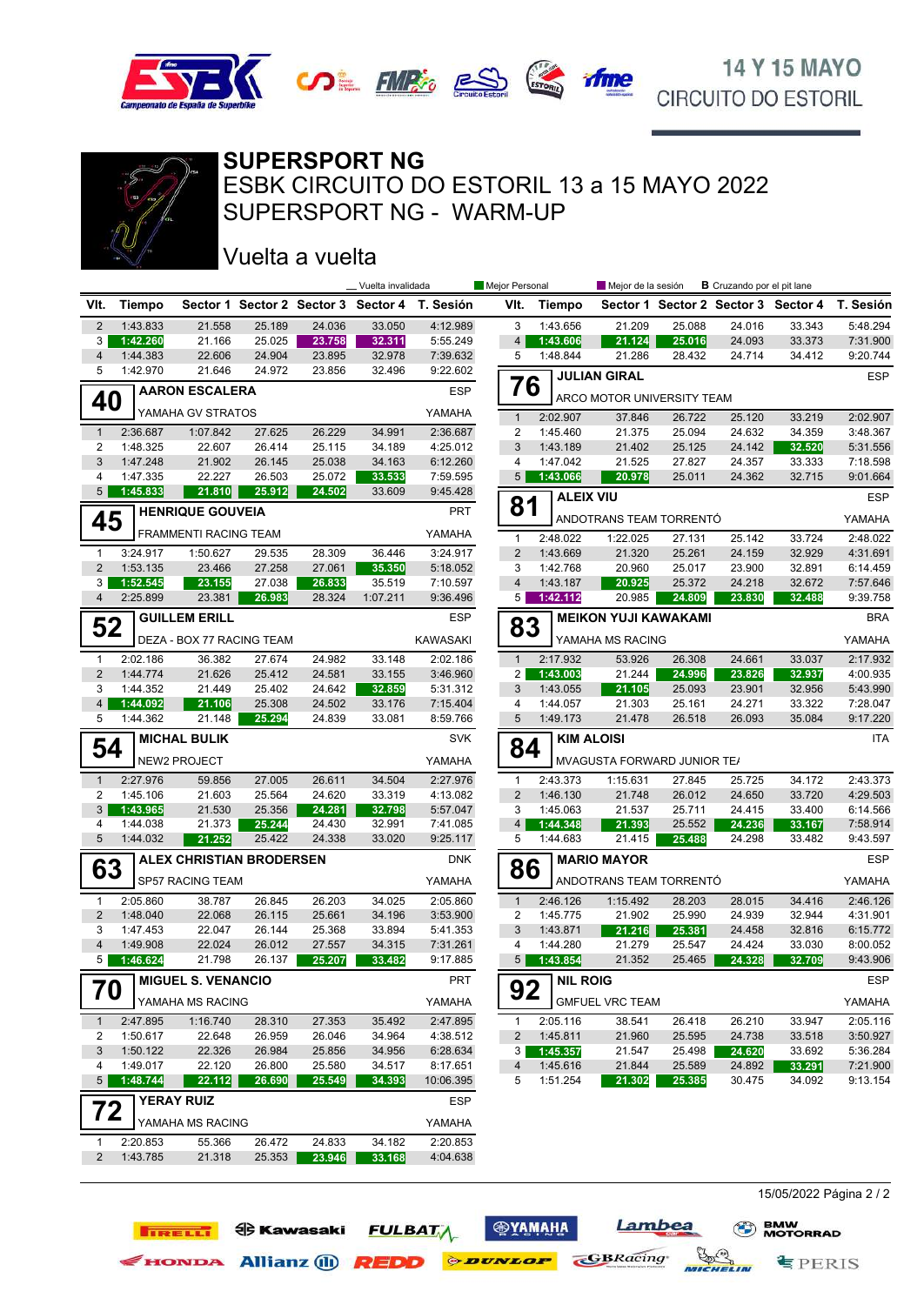







## **SUPERSPORT NG**

ESBK CIRCUITO DO ESTORIL 13 a 15 MAYO 2022 Después de SUPERSPORT NG - WARM-UP

## Velociad máxima del evento

| <b>GMFUEL VRC TEAM</b><br>YAMAHA<br>SUPERSPORT NG - EN<br>4<br>92 NIL ROIG<br>SS <sub>NG</sub><br>281.7                          |  |
|----------------------------------------------------------------------------------------------------------------------------------|--|
|                                                                                                                                  |  |
| YAMAHA<br>SUPERSPORT NG - EN<br><b>72 YERAY RUIZ</b><br>YAMAHA MS RACING<br>SS <sub>NG</sub><br>279.6<br>8                       |  |
| <b>4 CARLOS TORRECILLAS</b><br><b>TRT TEAM</b><br>YAMAHA<br>278.2<br>9<br>SUPERSPORT NG - EN<br>STCK600                          |  |
| DEZA - BOX 77 RACING TEAM<br><b>KAWASAKI</b><br>SUPERSPORT NG - EN<br><b>52 GUILLEM ERILL</b><br>SS <sub>NG</sub><br>277.5<br>12 |  |
| <b>I+DENT RACING TEAM</b><br>YAMAHA<br>276.1<br><b>22 BRETT ROBERTS</b><br>STCK600<br>2<br>SUPERSPORT NG - EN                    |  |
| YAMAHA<br>SUPERSPORT NG - EN<br><b>SP57 RACING TEAM</b><br>3<br><b>33 DANIEL VALLE</b><br>SS <sub>NG</sub><br>276.1              |  |
| YAMAHA<br>YAMAHA MS RACING<br>SUPERSPORT NG - EN<br><b>83 MEIKON YUJI KAWAKAMI</b><br>SS <sub>NG</sub><br>276.1<br>11            |  |
| 10 PEDRO MIGUEL DA SILVA FRAGOSO<br>STAND OS PUTOS RACING TEAM<br>YAMAHA<br>275.4<br>3<br>SUPERSPORT NG - EN<br>STCK600          |  |
| YAMAHA GV STRATOS<br>YAMAHA<br>SUPERSPORT NG - EN<br><b>21 KIMI PATOVA</b><br>275.4<br>17<br>STCK600                             |  |
| <b>EASYRACE TEAM</b><br>SUPERSPORT NG - EN<br>YAMAHA<br>11<br><b>36 SANDER KROEZE</b><br>SS <sub>NG</sub><br>275.4               |  |
| YAMAHA<br><b>37 MAURO GONZALEZ</b><br><b>SP57 RACING TEAM</b><br>SS <sub>NG</sub><br>275.4<br>17<br>SUPERSPORT NG - EN           |  |
| YAMAHA<br>SUPERSPORT NG - EN<br><b>CUNA CAMPEONES</b><br>274.7<br>2<br><b>38 JUAN RODRIGUEZ</b><br>SS <sub>NG</sub>              |  |
| <b>NEW2 PROJECT</b><br>YAMAHA<br>SUPERSPORT NG - EN<br>9<br><b>5 MASON LAW</b><br>STCK600<br>274.7                               |  |
| <b>7 ERIC FERNANDEZ</b><br><b>TEAM SPEED RACING</b><br>274.7<br>3<br>SUPERSPORT NG - EN<br><b>KAWASAKI</b><br>STCK600            |  |
| ARCO MOTOR UNIVERSITY TEAM<br>SUPERSPORT NG - CA<br>274.7<br>13<br><b>76 JULIAN GIRAL</b><br>SS <sub>NG</sub>                    |  |
| <b>I+DENT RACING TEAM</b><br>YAMAHA<br>12<br>SUPERSPORT NG - CA<br>SS <sub>NG</sub><br><b>19 JOAN DIAZ</b><br>273.3              |  |
| YAMAHA<br><b>86 MARIO MAYOR</b><br>ANDOTRANS TEAM TORRENTÓ<br>SS <sub>NG</sub><br>273.3<br>SUPERSPORT NG - EN<br>14              |  |
| ANDOTRANS TEAM TORRENTÓ<br>YAMAHA<br>11<br>SUPERSPORT NG - EN<br><b>81 ALEIX VIU</b><br>SS <sub>NG</sub><br>272.7                |  |
| <b>MDR FERQUEST - UNIOR</b><br>YAMAHA<br>SUPERSPORT NG - EN<br><b>2 MARTIN VUGRINEC</b><br>14<br>SS <sub>NG</sub><br>272.0       |  |
| TEAM MOTOCLUBE LOULE CONCELHO<br>SUPERSPORT NG - EN<br><b>8NV VASCO CORREIA</b><br><b>KAWASAKI</b><br>272.0<br>2<br>STCK600      |  |
| YAMAHA<br>3<br>SUPERSPORT NG - EN<br><b>SKX CARDOSO RACING</b><br><b>3 FILIP REHACEK</b><br>SS <sub>NG</sub><br>271.3            |  |
| <b>NEW2 PROJECT</b><br>YAMAHA<br>SUPERSPORT NG - EN<br>271.3<br>13<br><b>54 MICHAL BULIK</b><br>STCK600                          |  |
| MVAGUSTA FORWARD JUNIOR TEAM<br>SS <sub>NG</sub><br>271.3<br>SUPERSPORT NG - EN<br><b>84 KIM ALOISI</b><br>4                     |  |
| 11 JARED KARL SCHULTZ<br>YAMAHA<br>$\overline{2}$<br>SUPERSPORT NG - EN<br><b>TEAM MONEX ASAP WORLD</b><br>268.7<br>STCK600      |  |
| <b>FRAMMENTI RACING TEAM</b><br>YAMAHA<br>SUPERSPORT NG - EN<br><b>45 HENRIQUE GOUVEIA</b><br>SS <sub>NG</sub><br>268.7<br>14    |  |
| 63 ALEX CHRISTIAN BRODERSEN<br>YAMAHA<br>SUPERSPORT NG - EN<br><b>SP57 RACING TEAM</b><br>268.0<br>8<br>STCK600                  |  |
| 70 MIGUEL S. VENANCIO<br>YAMAHA MS RACING<br>YAMAHA<br>7<br>SUPERSPORT NG - EN<br>267.4<br>STCK600                               |  |
| YAMAHA GV STRATOS<br>YAMAHA<br>SUPERSPORT NG - EN<br><b>40 AARON ESCALERA</b><br>$\overline{4}$<br>STCK600<br>264.8              |  |
| YAMAHA<br>264.2<br>SUPERSPORT NG - EN<br><b>29 ENRIQUE FELIPE</b><br>YAMAHA GV STRATOS<br>STCK600<br>14                          |  |

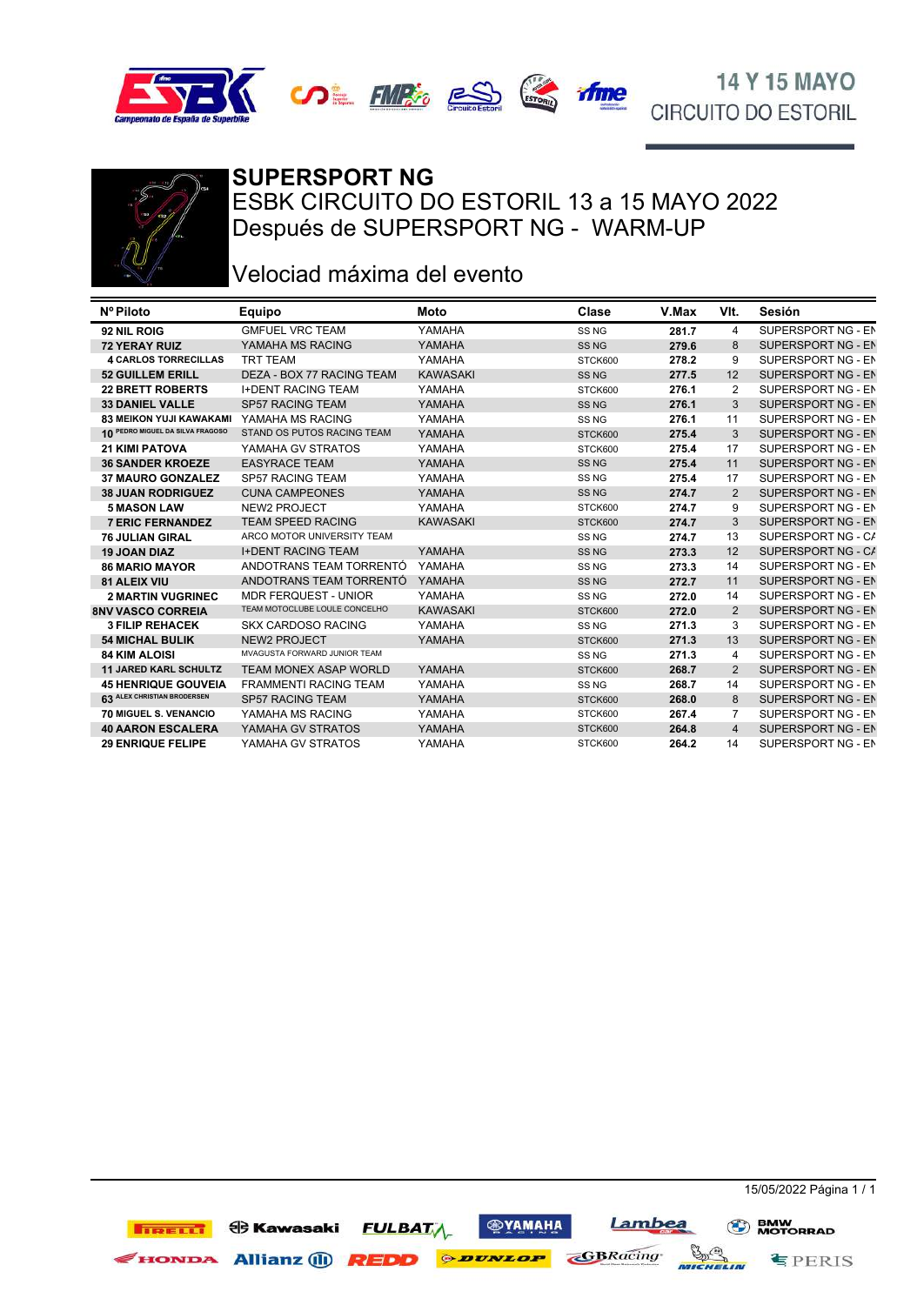





SUPERSPORT NG - WARM-UP ESBK CIRCUITO DO ESTORIL 13 a 15 MAYO 2022 **SUPERSPORT NG**

# Secuencia de vueltas rápidas

| T. Sesión | Nº Piloto                | <b>Equipo</b>             | Moto     | Clase | Tiempo   | Km/h  | VIt.           |
|-----------|--------------------------|---------------------------|----------|-------|----------|-------|----------------|
| 3:46.871  | <b>19 JOAN DIAZ</b>      | <b>I+DENT RACING TEAM</b> | YAMAHA   | SS NG | 1:44.833 | 143.6 | C              |
| 3:46.960  | 52 GUILLEM ERILL         | DEZA - BOX 77 RACING TEAM | KAWASAKI | SS NG | 1:44.774 | 143.7 | 2              |
| 3.53776   | <b>33 DANIEL VALLE</b>   | SP57 RACING TEAM          | YAMAHA   | SS NG | 1:42.816 | 146.4 | $\overline{2}$ |
| 5:55.249  | <b>38 JUAN RODRIGUEZ</b> | <b>CUNA CAMPEONES</b>     | YAMAHA   | SS NG | 1:42.260 | 147.2 | 3              |
| 9:39.758  | <b>81 ALEIX VIU</b>      | ANDOTRANS TEAM TORRENTÓ   | YAMAHA   | SS NG | 1:42.112 | 147.4 | 5              |

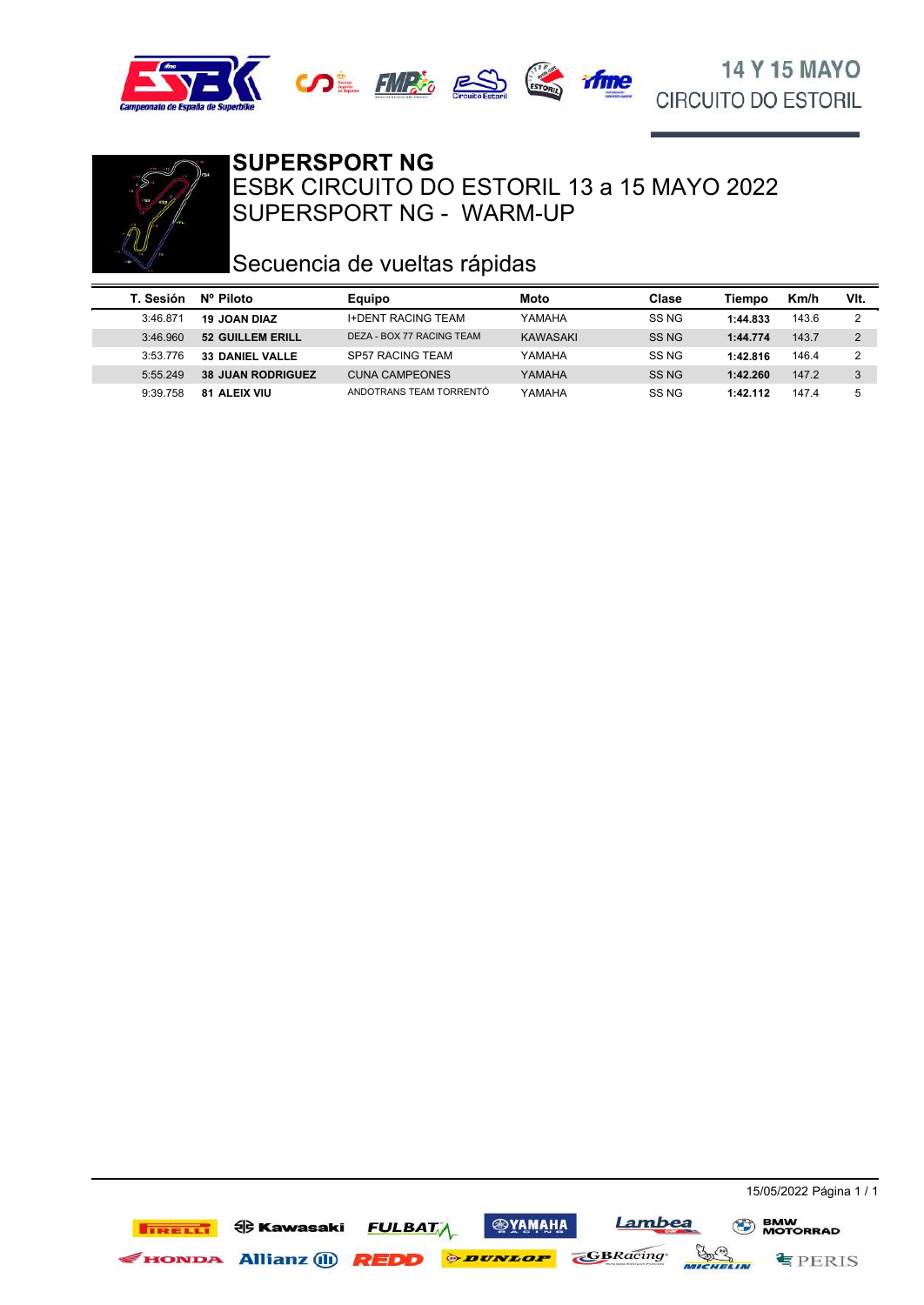



SUPERSPORT NG - WARM-UP ESBK CIRCUITO DO ESTORIL 13 a 15 MAYO 2022 **SUPERSPORT NG**

# Mejores tiempos de sector

|              | Sector 1              |               | Sector 2                              |               |                                  | Sector 3 |                       | Sector 4 |                   |             | Vuelta      | Mejor           |
|--------------|-----------------------|---------------|---------------------------------------|---------------|----------------------------------|----------|-----------------------|----------|-------------------|-------------|-------------|-----------------|
| Pos          | Nº Piloto             | <b>Tiempo</b> | Nº Piloto                             | <b>Tiempo</b> | Nº Piloto                        | Tiempo   | Nº Piloto             | Tiempo   | Pos Nº            |             | Ideal       | Vuelta          |
| 1            | 33 D.VALLE            | 20.816        | 38 J.RODRIGUEZ                        | 24.767        | 38 J.RODRIGUEZ                   | 23.758   | 38 J.RODRIGUEZ        | 32.311   | 1.                | 38          | 1:41.904    | 1:42.260<br>(2) |
| $\mathbf{2}$ | 81 A.VIU              | 20.925        | 81 A.VIU                              | 24.809        | 83 M.KAWAKAMI                    | 23.826   | 7 E.FERNANDEZ         | 32.383   | 2                 |             | 81 1:42.052 | 1:42.112(1)     |
| 3            | 37 M.GONZALEZ         | 20.955        | 33 D.VALLE                            | 24.856        | 81 A.VIU                         | 23.830   | 81 A.VIU              | 32.488   | 3                 |             | 76 1:42.209 | 1:43.066<br>(6) |
| 4            | 76 J.GIRAL            | 20.978        | 76 J.GIRAL                            | 24.871        | 76 J.GIRAL                       | 23.840   | 76 J.GIRAL            | 32.520   | 4                 | $7^{\circ}$ | 1:42.333    | 1:42.654<br>(4) |
| 5            | 7 E.FERNANDEZ         | 20.986        | 7 E.FERNANDEZ                         | 24.926        | 33 D.VALLE                       | 23.918   | 86 M.MAYOR            | 32.709   |                   |             | 33 1:42.333 | 1:42.644<br>(3) |
| 6            | 38 J.RODRIGUEZ        | 21.068        | 83 M.KAWAKAMI                         | 24.996        | 72 Y.RUIZ                        | 23.946   | 5 M.LAW               | 32.717   | 6                 |             | 83 1:42.864 | $1:43.003$ (5)  |
| 7            | 83 M.KAWAKAMI         | 21.105        | 72 Y.RUIZ                             | 25.016        | 36 S.KROEZE                      | 23.963   | 33 D.VALLE            | 32.743   |                   |             | 37 1:43.100 | 1:43.617(11)    |
| 8            | 52 G.ERILL            | 21.106        | 37 M.GONZALEZ                         | 25.078        | 7 E.FERNANDEZ                    | 24.038   | 4 C.TORRECILLAS       | 32.765   | 8                 |             | 5 1:43.104  | $1:43.478$ (8)  |
| 9            | 72 Y.RUIZ             | 21.124        | 5 M.LAW                               | 25.129        | 4 C.TORRECILLAS                  | 24.071   | 54 M.BULIK            | 32.798   | 9                 |             | 36 1:43.254 | $1:43.267$ (7)  |
| 10           | 5 M.LAW               | 21.178        | 36 S.KROEZE                           | 25.198        | 5 M.LAW                          | 24.080   | 52 G.ERILL            | 32.859   | 10                |             | 72 1:43.254 | 1:43.606 (10)   |
| 11           | 86 M.MAYOR            | 21.216        | 19 J.DIAZ                             | 25.212        | 37 M.GONZALEZ                    | 24.098   | 36 S.KROEZE           | 32.861   | 11                |             | 4 1:43.459  | $1:43.578$ (9)  |
| 12           | 36 S.KROEZE           | 21.232        | 4 C.TORRECILLAS                       | 25.242        | 84 K.ALOISI                      | 24.236   | 83 M.KAWAKAMI         | 32.937   | 12                |             | 52 1:43.565 | 1:44.092(14)    |
| 13           | 19 J.DIAZ             | 21.252        | 54 M.BULIK                            | 25.244        | 54 M.BULIK                       | 24.281   | 37 M.GONZALEZ         | 32.969   | 13                |             | 54 1:43.575 | 1:43.965 (13)   |
| 14           | 54 M.BULIK            | 21.252        | 52 G.ERILL                            | 25.294        | 19 J.DIAZ                        | 24.288   | 21 K.PATOVA           | 33.097   | 14                |             | 86 1:43.634 | 1:43.854 (12)   |
| 15           | 92 N.ROIG             | 21.302        | 86 M.MAYOR                            | 25.381        | 52 G.ERILL                       | 24.306   | 84 K.ALOISI           | 33.167   | 15                |             | 19 1:43.923 | 1:44.332 (15)   |
| 16           | 4 C.TORRECILLAS       | 21.381        | 92 N.ROIG                             | 25.385        | 86 M.MAYOR                       | 24.328   | 72 Y.RUIZ             | 33.168   | 16                |             | 84 1:44.284 | 1:44.348(16)    |
| 17           | 84 K.ALOISI           | 21.393        | 84 K.ALOISI                           | 25.488        | 40 A.ESCALERA                    | 24.502   | 19 J.DIAZ             | 33.171   | 17                | 21          | 1:44.565    | 1:44.859(17)    |
| 18           | 21 K.PATOVA           | 21.457        | 11 J.SCHULTZ                          | 25.489        | 21 K.PATOVA                      | 24.504   | 92 N.ROIG             | 33.291   | 18                |             | 92 1:44.598 | 1:45.357 (18)   |
| 19           | 11 J.SCHULTZ          | 21.487        | 21 K.PATOVA                           | 25.507        | 92 N.ROIG                        | 24.620   | 11 J.SCHULTZ          | 33.406   | 19                | 11          | 1:45.032    | 1:45.357 (19)   |
| 20           | 10 P.DA SILVA FRAGOSO | 21.518        | P.DA SILVA FRAGOSO<br>10 <sup>1</sup> | 25.549        | 11 J.SCHULTZ                     | 24.650   | 22 B.ROBERTS          | 33.426   | 20                |             | 10 1:45.279 | 1:45.512 (20)   |
| 21           | 22 B.ROBERTS          | 21.633        | 22 B.ROBERTS                          | 25.642        | 10 <sup>P.DA SILVA FRAGOSO</sup> | 24.701   | 63 A.BRODERSEN        | 33.482   | 21                | 22          | 1:45.428    | 1:45.768 (21)   |
| 22           | 3 F.REHACEK           | 21.787        | 63 A.BRODERSEN                        | 25.836        | 22 B.ROBERTS                     | 24.727   | 10 P.DA SILVA FRAGOSO | 33.511   | $22 \overline{ }$ |             | 40 1:45.757 | 1:45.833 (22)   |
| 23           | 63 A.BRODERSEN        | 21.796        | 3 F.REHACEK                           | 25.894        | 3 F.REHACEK                      | 25.011   | 40 A.ESCALERA         | 33.533   | 23                | 63          | 1:46.321    | 1:46.624 (23)   |
| 24           | 40 A.ESCALERA         | 21.810        | 40 A.ESCALERA                         | 25.912        | 63 A.BRODERSEN                   | 25.207   | 3 F.REHACEK           | 33.908   | 24                |             | 3 1:46.600  | 1:46.783 (24)   |
| 25           | 70 M.VENANCIO         | 22.112        | 70 M.VENANCIO                         | 26.690        | 70 M.VENANCIO                    | 25.549   | 70 M.VENANCIO         | 34.393   | 25                | 70          | 1:48.744    | 1:48.744 (25)   |
| 26           | 45 H.GOUVEIA          | 23.155        | 2 M.VUGRINEC                          | 26.841        | 2 M.VUGRINEC                     | 25.677   | 45 H.GOUVEIA          | 35.350   | 26                |             | 45 1:52.321 | 1:52.545 (26)   |
| 27           | 29 E.FELIPE           | 23.474        | 45 H.GOUVEIA                          | 26.983        | 45 H.GOUVEIA                     | 26.833   | 29 E.FELIPE           | 37.434   | 27                |             | 29 1:56.640 | 2:03.766 (27)   |